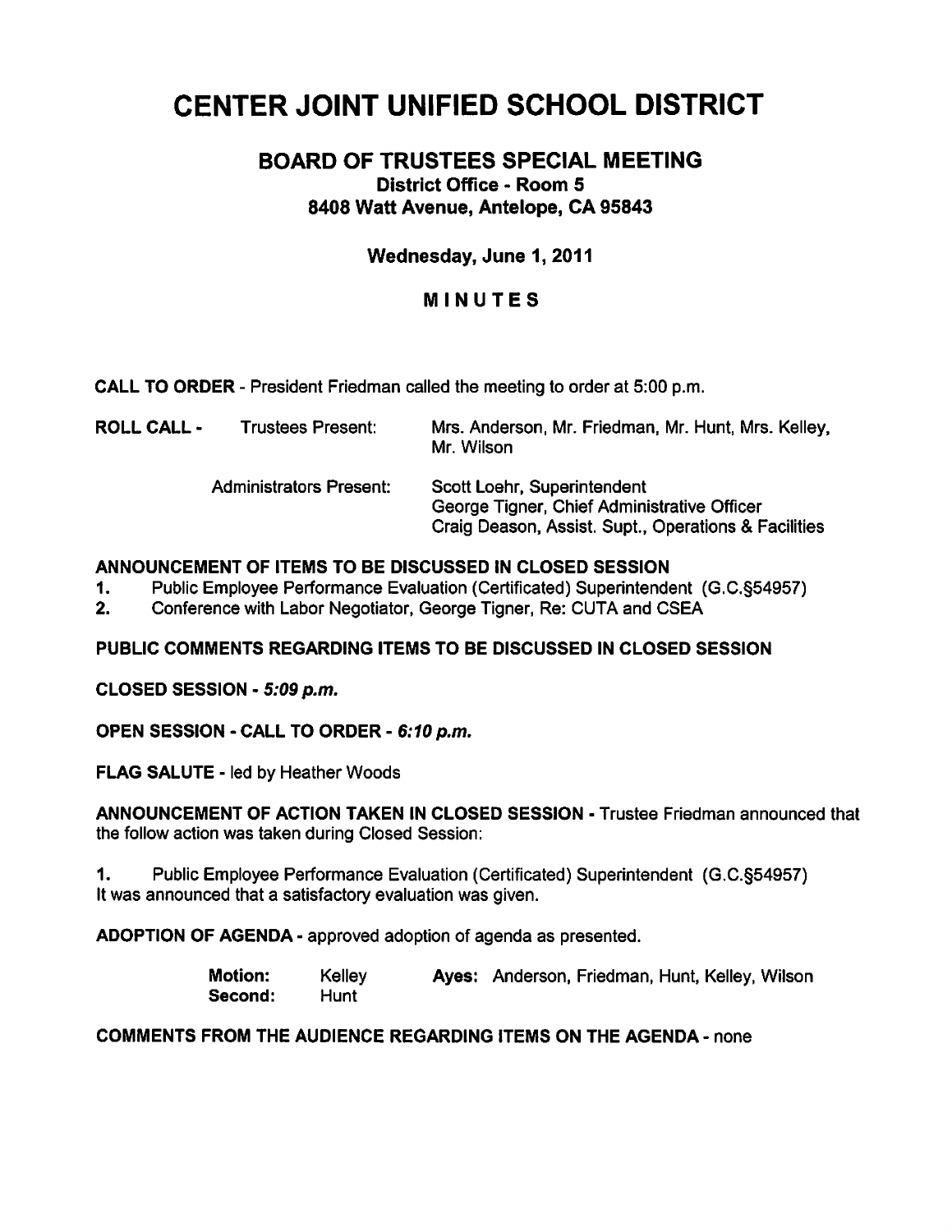#### BUSINESS ITEMS

#### A. First Reading: Board Policies/Regulations/Exhibits

BP/AR 0520.1 High Priority Schools Grant Program

BP 1100 Communication with the Public

- The Board requested the following changes to this policy:
	- \* First paragraph under Comprehensive Communications Plan change "shall" to "may"
	- \* Last paragraph under Comprehensive Communications Plan change "shall" to "may"

BP 1160 Political Processes

In the first line the Board requested to change "has a responsibility to" to "may".

BP/AR 3513.3 Tobacco-Free Schools

AR 3516.3 Earthquake Emergency Procedure System

BP/AR 3550 Food Service/Child Nutrition Program

BP/AR 3551 Food Service Operations/Cafeteria Fund

BP/AR 3553 Free and Reduced Price Meals

BP/AR 4158/4258/4358 Employee Security

BP/AR 5022 Student and Family Privacy Rights

BP/AR 5116.1 Intradistrict Open Enrollment

BP/AR/E 5118 Open Enrollment Act Transfers

BP 5131.62 Tobacco

BP/AR 5144 Discipline

E 5145.6 Parental Notifications

BP 6163.1 Library Media Centers

BP/AR 6163.2 Animals at School

BB 9123 Clerk

BB 9140 Board Representatives

BB 9323.2 Actions by the Board

| <b>Motion:</b> | Anderson | Ayes: Anderson, Friedman, Hunt, Kelley |  |
|----------------|----------|----------------------------------------|--|
| Second:        | Kelley   | Noes: Wilson                           |  |

#### ADVANCE PLANNING

#### a. Future Meeting Dates:

- i. Regular Meeting: Wednesday, June 15, 2011 @ 6:00 p.m. Oak Hill Elementary School MultiPurpose Room
- b. Suggested Agenda Items:

CONTINUATION OF CLOSED SESSION - At 6:50 p.m. the Board took a 5 minute break. The Board returned to Closed Session at 6:51 p.m.

RETURN TO OPEN SESSION - 7:30 p.m.

ANNOUNCEMENT OF ACTION TAKEN IN CLOSED SESSION - Trustee Friedman announced that the Board met again in Closed Session and no action was taken.